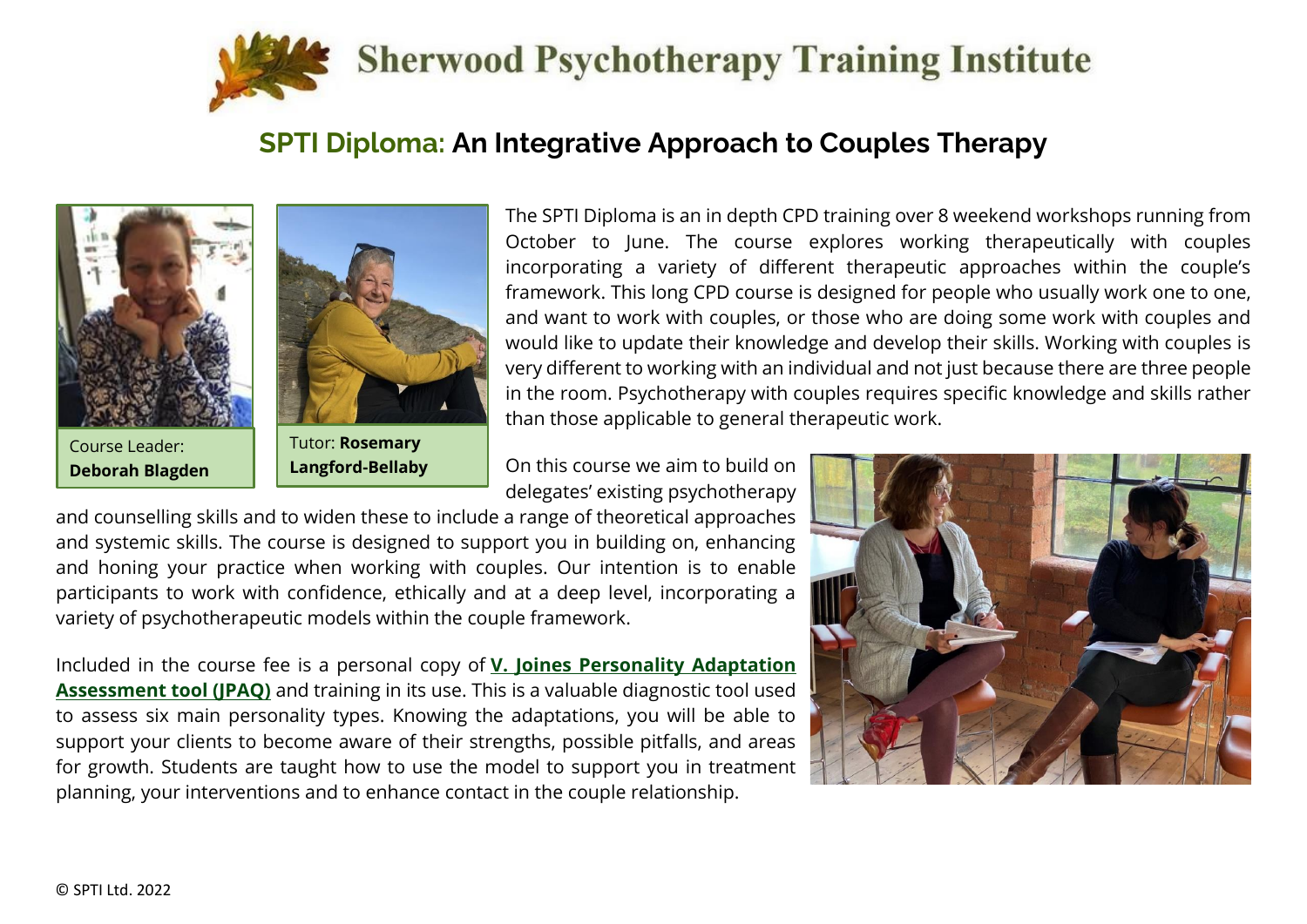



Student **Linda Lawler** reflects on how the Diploma has supported her therapeutic work with couples:

#### *What is your therapeutic background?*

I completed my training with SPTI In 2019 graduating with an *MSc Integrative Psychotherapy*. Since qualifying I have worked as a Practice Therapist and Case Manager for Rutland House Counselling and Psychotherapy alongside building my private practice in Leicester.

#### *What drew you to consider working with couples?*

My interest in working with couples developed through my work with individual clients who reported relationship difficulties. I was curious about and how their partner experienced them in relationship, what was co-created in the dynamic between them. I was hence excited to hear about the SPTI Diploma in Couples Therapy and enrolled straight away in 2019. I read widely around the subject from a draft reading list and found a Supervisor for couples work. I was raring to go then the pandemic delayed the start of the course by 12 months. With the encouragement of my Supervisor, I began working with couples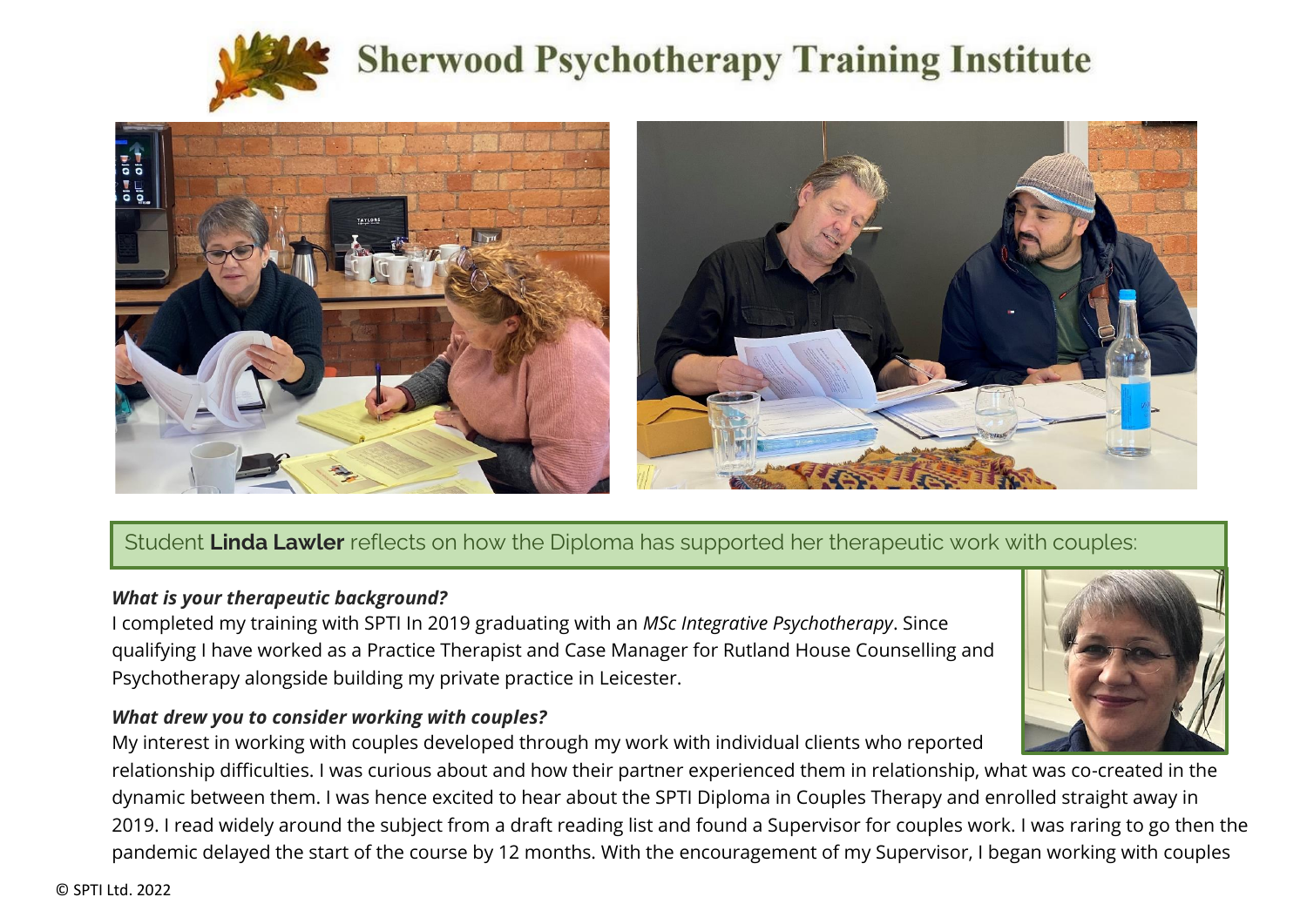

online due to the lockdown. My reading around the subject was good preparation in particular, adapting homework exercise, but it was challenging in terms of confidence.

#### *Do you now feel more equipped to work therapeutically with couples?*

Completing the *SPTI Diploma: Integrative Approach to Couples Therapy* has increased my confidence from the first workshop. It was helpful to consider my own frame of reference to check bias and how that might impact on my work with couples. It has helped me to occupy a third position in the room rather than get hooked into the narrative. Instead, I listen for their individual process and how their co-created system works as a couple.

#### *What most surprised you about the training?*

The breadth of the integration of theories presented from Objects Relations, Self-Psychology, Transactional Analysis, Emotional Focused Therapy to Behavioural Approaches. I have deepened my knowledge of developmental theories and now have a working understanding on Personality Adaptions and how these play out in our adult relationships.

#### *What did you most enjoy about the training?*

The trainer's wealth of experience and knowledge and their sharing of real case examples to illustrate theory. Throughout there was a good mix of theory and discussion within small and large groups .

#### *What do you believe is the benefit of a specialised training in this area of work?*

Couples work is challenging, and the responsibility feels great. It is therefore really important to manage their counter transference to ensure empathic communication is maintained and modelled.